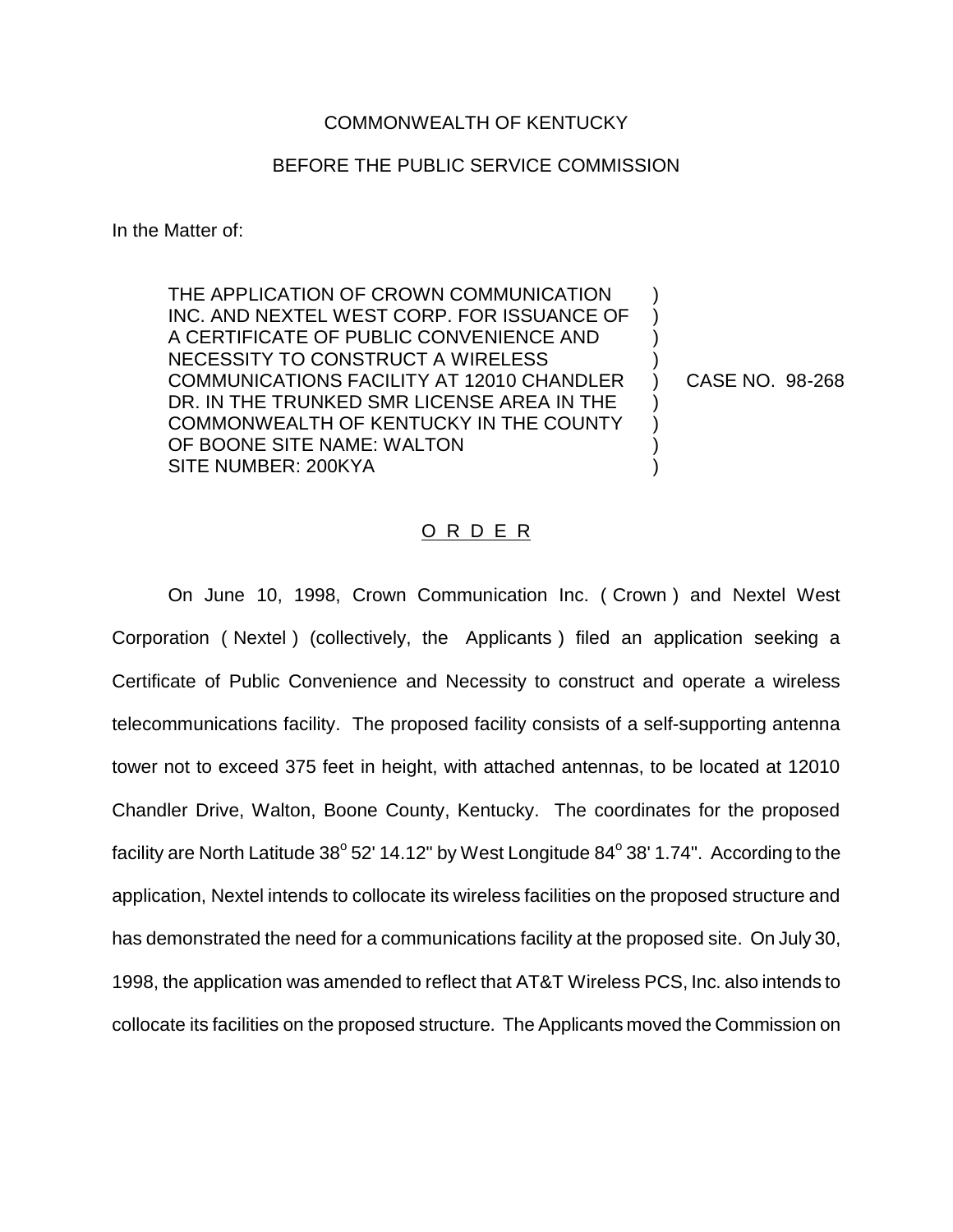October 21, 1998 to amend the application to reflect the correct address of 12010 Chandler Drive.

Crown has provided information regarding the structure of the tower, safety measures, and antenna design criteria for the proposed facility. Based upon the application, the design of the tower and foundation conforms to applicable nationally recognized building standards, and the plans have been certified by a Registered Professional Engineer.

Pursuant to KRS 100.324(1), the proposed facility's construction is exempt from local zoning ordinances. However, the Applicants have notified the Boone County Planning Commission ( Planning Commission ) of the proposed construction. The Planning Commission filed comments in this proceeding but ultimately determined that it did not oppose the construction. However, the Planning Commission noted certain commitments reportedly made by the Applicants that it recommended be included as conditions of approval for the proposed construction. These commitments are to: (1) provide additional screening around the facility; (2) blacktop a portion of the access drive; and (3) make the facility available for collocation of emergency and/or police antennae or equipment. The Commission finds that the commitments reportedly made by the Applicants appear reasonable and should be observed.

The Applicants have filed applications with the Federal Aviation Administration ("FAA") and the Kentucky Airport Zoning Commission ("KAZC") seeking approval for the construction and operation of the proposed facility. The FAA application has been approved and the KAZC decision is pending.

-2-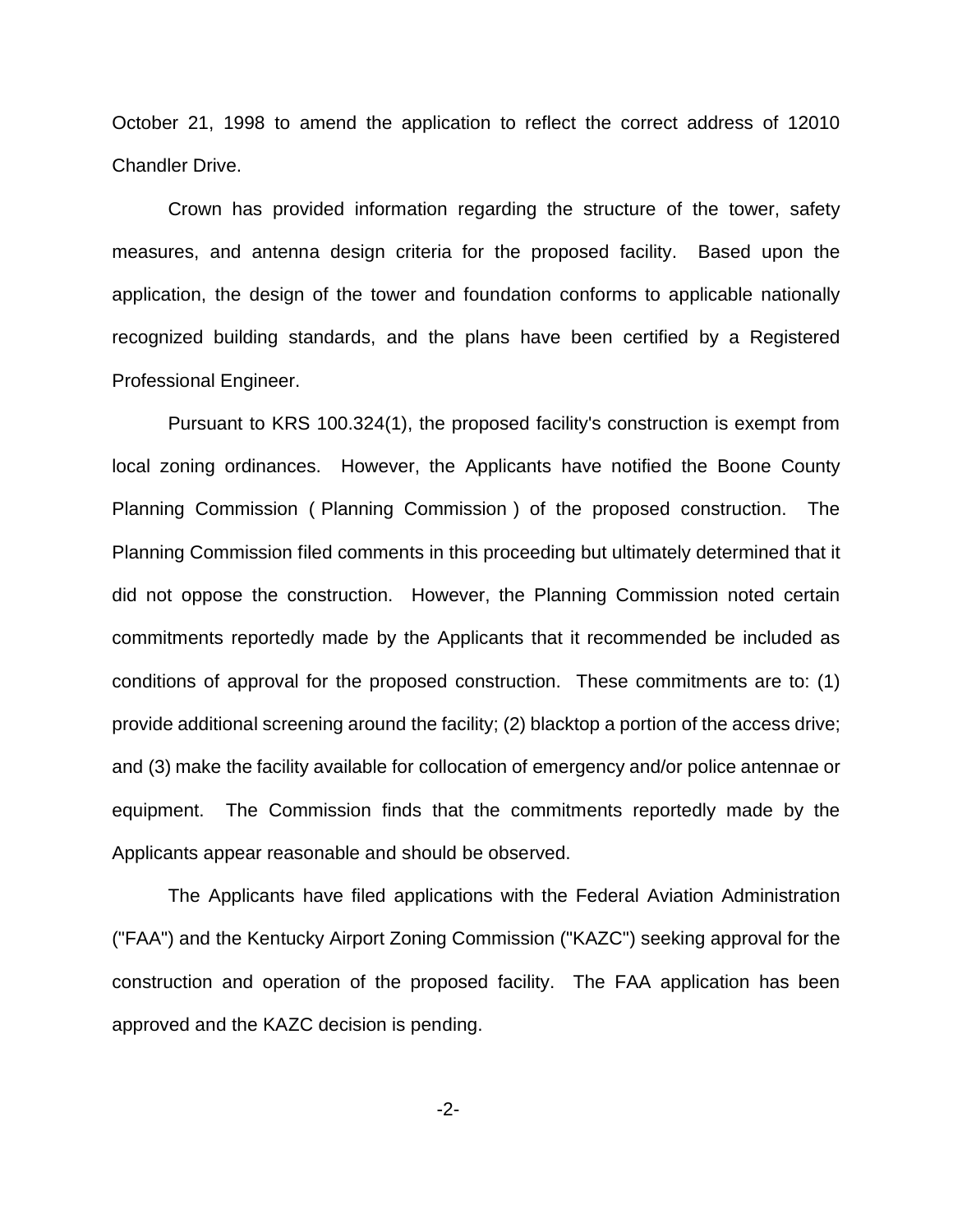The Applicants have filed notices verifying that each person who owns property within 500 feet of the proposed facility has been notified of the pending construction. The Applicants later filed revised notices containing the correct street address for the proposed construction. The notice solicited any comments and informed the property owners of their right to request intervention. In addition, notice of the proposed construction has been posted in a visible location for at least two weeks after filing the application. To date, no comments from property owners have been filed with the Commission.

Pursuant to KRS 278.280, the Commission is required to determine proper practices to be observed when it finds, upon complaint or on its own motion, that the facilities of any utility subject to its jurisdiction are unreasonable, unsafe, improper, or insufficient. To assist the Commission in its efforts to comply with this mandate Crown should notify the Commission if it does not use this antenna tower to provide service in the manner set out in its application and this Order. Upon receipt of such notice, the Commission may, on its own motion, institute proceedings to consider the proper practices, including removal of the unused antenna tower, which should be observed by Crown.

The Commission, having considered the evidence of record and being otherwise sufficiently advised, finds that Crown should be granted a Certificate of Public Convenience and Necessity to construct the proposed facility.

IT IS THEREFORE ORDERED that:

1. The Motion to amend the application of October 21, 1998 is granted.

2. Crown is granted a Certificate of Public Convenience and Necessity to construct a self-supporting antenna tower not to exceed 375 feet in height, with attached antennas, to be located at 12010 Chandler Drive, Walton, Boone County, Kentucky. The

-3-